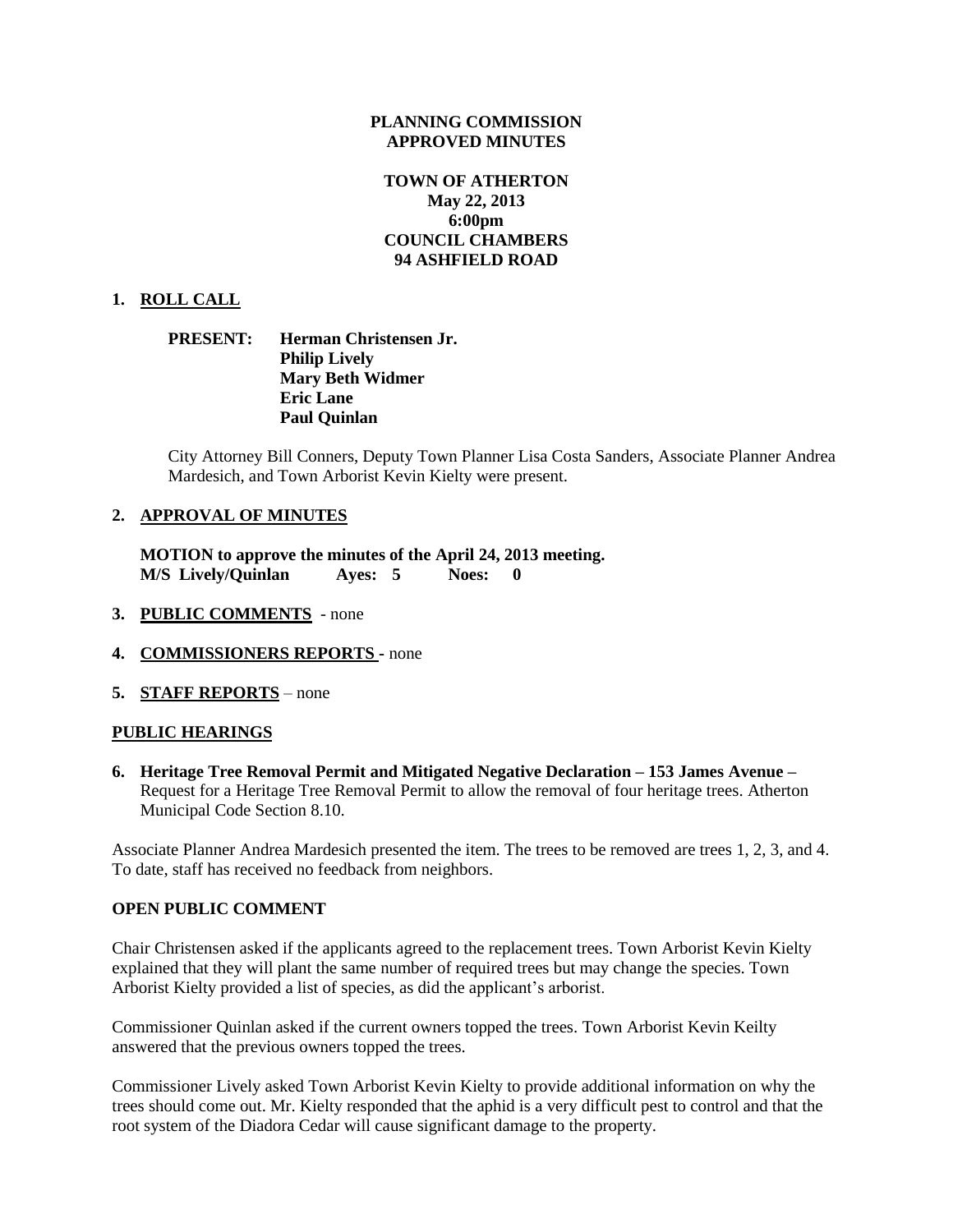Commissioner Quinlan asked how much the cedar trees are infringing on the oaks. Mr. Kielty responded that they are all growing towards the neighbor's house to get away from the cedars. Commissioner Quinlan asked if the trees will correct themselves. Town Arborist Kevin Keilty answered that the trees can and will start growing right. The trunks won't straighten out but they will correct and get some undergrowth.

# **CLOSE PUBLIC COMMENT**

Commissioner Lane appreciated Town Arborist Kevin Kielty's explanation.

Commissioner Quinlan is undecided. He thinks they look fine but are not ideal specimens.

Commissioner Widmer is convinced after hearing from the Town Arborist that the trees should be removed.

Commissioner Lively would agree to removal based on the Town Arborists' comments.

Chair Christensen thinks these cedars are poor specimens of a good tree and should come down.

**MOTION 1 – that the Planning Commission find that the Initial Study and Draft Mitigated Negative Declaration prepared for this project are adequate and in conformance with the California Environmental Quality Act and that the Planning Commission Adopt the Draft Mitigated Negative Declaration for the 153 James Avenue Tree Removal Project.**

**M/S Lively/Lane Ayes: 5 Noes: 0**

**MOTION 2 – that the Planning Commission find that the proposed removal of four heritage trees at 153 James Avenue in Atherton would not be contrary to the purpose and intent of the General Plan and for the reasons outlined in the staff report that the Planning Commission approve the removal with the conditions stated in the revised draft Heritage Removal Certificate.**

**M/S Lively/Quinlan Ayes: 5 Noes: 0**

*Findings:*

- *1. The removal of the trees would not be contrary to the purpose and intent of the Atherton General Plan.*
- **7. Report on the Transportation Demand Management Monitoring for 2013 – 50 Valparaiso, Menlo School -** Report on the annual monitoring of the Menlo School Transportation Demand Management Monitoring Program for Menlo School.

Deputy Town Planner Lisa Costa Sanders presented the item.

#### OPEN PUBLIC COMMENT

David McAdoo, Director of Operations & Construction, Menlo School, spoke on behalf of Menlo School.

Commissioner Lane asked about the lower number for the afternoon traffic threshold. Mr. McAdoo answered that the threshold was set on a day that was very unusual for the amount of activities at school.

CLOSE PUBLIC COMMENT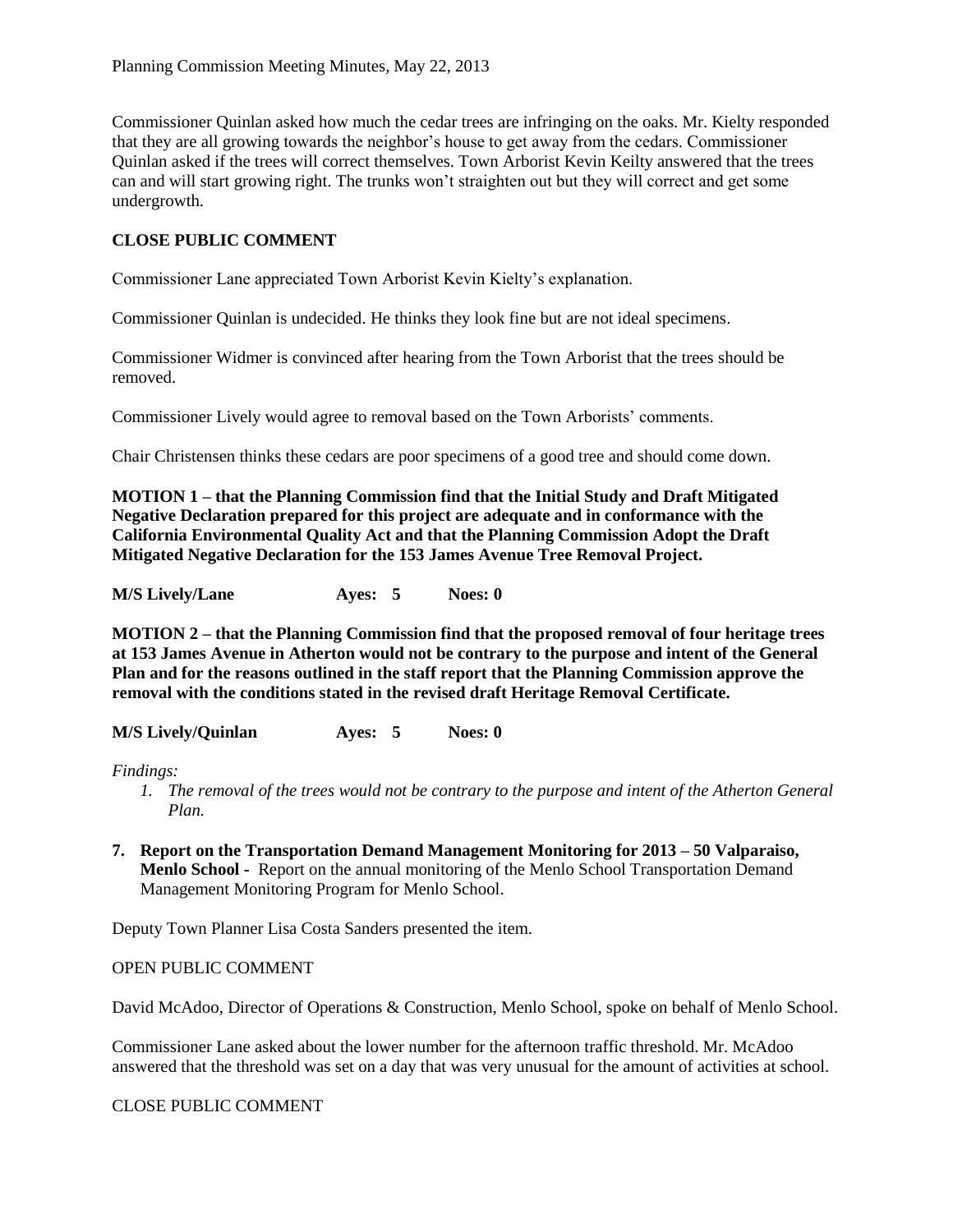Commissioner Lively asked what the process before the Planning Commission at this time. Deputy Town Planner Lisa Costa Sanders explained that the process is to accept the report for filing.

Commissioner Quinlan asked what the timing was on the Conditional Use Permit if they didn't meet the traffic threshold numbers. Mr. McAdoo answered that it would be for the next admission cycle (the 2014- 15 school year.) Commissioner Quinlan asked when it gets triggered. Deputy Town Planner Lisa Costa Sanders answered that it has already been triggered.

Chair Christensen clarified that they will request a revised target. Mr. McAdoo answered in the affirmative.

**MOTION to accept the Transportation Demand Management Monitoring for 2013 at Menlo School.**

**M/S Lively/Lane Ayes: 5 Noes: 0**

**8. Conditional Use Permit for Improvements by Little League to the Existing Baseball Field at Holbrook Palmer Park -** Request for a Conditional Use Permit for improvements to the baseball field including a new building for spectator seating, restrooms and storage.

Deputy Town Planner Lisa Costa Sanders presented the item and explained the role of the Planning Commission for this item.

Deputy Town Planner Lisa Costa Sanders explained the discrepancy between the capacity of 100 persons in the seating intended by Menlo Atherton Little League and the 200 persons specified under the Atherton Building Code.

Deputy Town Planner Lisa Costa Sanders gave a recap and overview of the proposed project.

City Attorney Bill Conners explained the role of the Planning Commission given that the Town has already voted on the project. City Attorney Bill Conners clarified that it is a recommendation to the City Council. He explained that the voters took away a lot of discretion in some areas. City Attorney Bill Conners summarized how the ballot was worded and what the voters really voted on and how it affects the Planning Commission's role in the process. He suggested that the Planning Commission has to be reasonable and cannot just deny the proposal. City Attorney Bill Conners went back to the ballot measure with the for/against statements used as the limits set forth. He reminded the Commission that the proposal falls within the allowable density and mass for the POS district. The Planning Commission can look at the size, shape, color, and orientation on the property.

Commission Quinlan asked about the lease and maintenance agreement etc. facility use agreement. City Attorney Conners responded that the City Council will address the use agreement.

Lively asked about maintenance. City Attorney Conners said that the Planning Commission is a land use body and as such should not impose maintenance requirements. This will be decided by the City Council.

Chair Christensen asked if there is case history about the ballot measure guiding the Commission. City Attorney explained that the courts like things challenged pre-election. The arguments against on the ballot didn't dissuade the voters from voting for it.

Commissioner Lane suggested that they go through a normal planning process.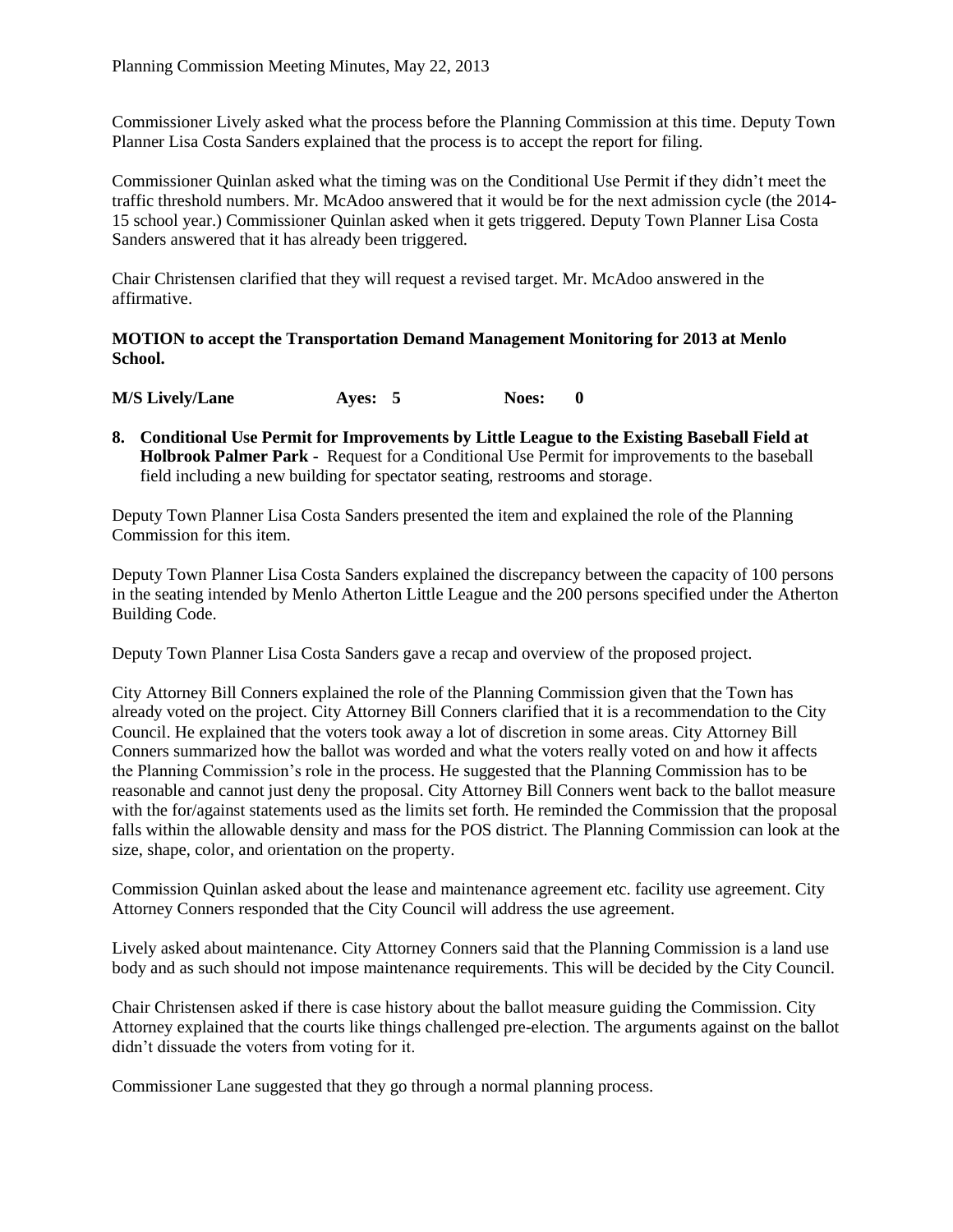Commissioner Lane asked where the utility meters would go and pointed out that the current location would have them inside the fence of the ball park. Deputy Town Planner Lisa Costa Sanders noted that the applicant will need to address this issue.

#### OPEN PUBLIC COMMENT

Mike Gardner, Menlo-Atherton Little League, spoke on behalf of the project. He informed the Commission that he and others would present the plan improvements to the Commission. Mr. Gardner introduced Carl Hess, architect and Mark Slichter, landscape architect (Callander Associates).

Deputy Town Planner Lisa Costa Sanders informed the Commission of the noticing process.

Carl Hess, architect, outlined the project details.

Mark Slichter, Callandar Associates, landscape architect for the project, reviewed planting and hardscape.. Mr. Slichter spoke about the path and its width (which he described as wide enough for Toro or Cushman). Mr. Slichter explained that the field is two feet higher than the tennis courts. The path has incorporated subtle plantings to help get the path down to the elevation of the tennis courts. Mr. Slichter added that the safety of tennis players will be helped by the hooded backstop. Mr. Slichter also spoke about tree relocation. Mr. Slichter announced that they will hire an arborist to assess moving one of the trees. Mr. Slichter emphasized that the scoreboard will not be visible if it is put along the right field line.

Commissioner Lively asked how it could be described as vertically transparent. Mr. Hess explained the comment as it related to the seating area.

Commissioner Lively asked about the outfield fence. Mike Gardner explained the nylon mesh fence and noted installation details by including subgrade sockets in the grass. Commissioner Lively asked if there is a yellow cap on top and Mr. Gardner answered that there is a yellow streamer across the top of the fence.

Commissioner Lively asserted that attendance is between 20-30 people per game. Mr. Gardner suggested that it was more like 30-50 spectators. Mr. Gardner estimated 80 total last night including players.

Chair Christensen asked if the outfield fence will be removed at the end of the season. Mr. Gardner answered that the idea is to leave the fence up during the season and remove it during the off season. However that could be revised if the fence is damaged due to having it remain in place.

Commissioner Lane asked about the meters on the left field line along the fence line. Commissioner Lane commented that they should be moved and that they should be on the foul side of the fence. Mr. Slichter answered that they are irrigation valves and are easy to move.

Commissioner Lane expressed a desire to not change the character of the park. Commissioner Lane thinks that the foul poles don't need to be there. He also asked about the choice of the benches and whether or not they can they do anything that isn't aluminum. Mr. Gardener answered that aluminum is less expensive and it doesn't hold the heat. Mr. Gardener also suggested that visitors won't see the seats from the park. Commissioner Lane suggested using a composite material consistent with the park.

Commissioner Lane would like to preserve the aesthetic of the park as a meadow and not a ballpark. Commissioner Lane thinks that if it's not baseball season it will still look like a baseball field. Commissioner Lane asked about the height of the backstop. Mr. Gardener answered that it is now 14 feet and it is proposed to be 20 feet. Commissioner Lane asked about color. The applicant responded that this was to be determined and they were open to suggestions.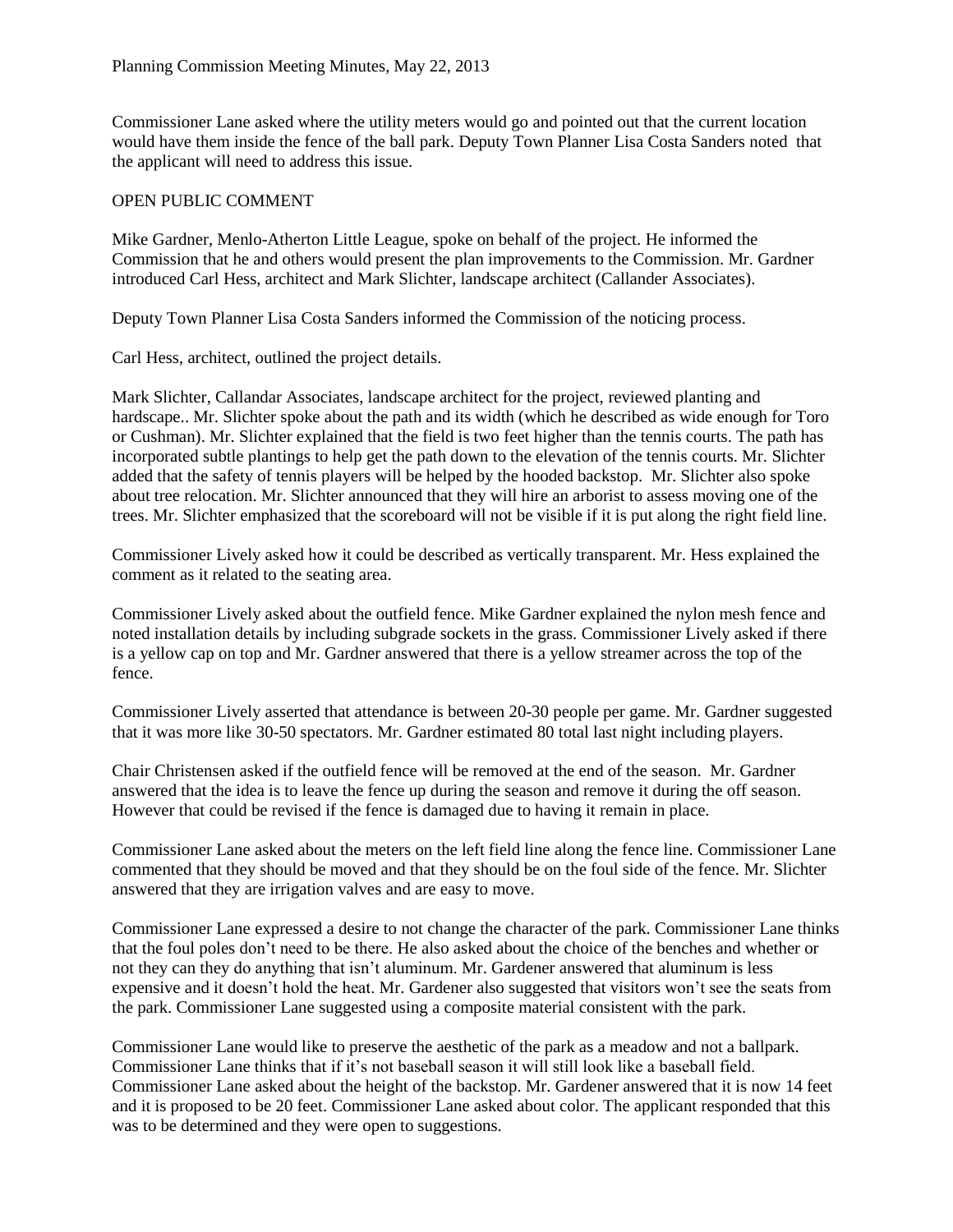In addition, Commissioner Lane doesn't like the scoreboard and feels it goes back to making the park look like a baseball field. He feels the project should provide use and maintain the character of the park. At this stage, he feels the project is not balanced for the community.

Commissioner Quinlan is concerned about the safety aspects of the structure and how the back wall will obscure parts of the park. Commissioner Quinlan would like the applicant to talk to the police about the obscuring of the field.

Commissioner Quinlan commented that there isn't a lot of room for circulation between bleachers and tennis courts.

Commissioner Quinlan also asked what is going to happen with the actual field. Mr. Slichter answered that they will go after the spot areas and that they are not going to redo the entire field. Mr. Slichter suggested that there are areas that need work but overall it is not that bad. Mr. Gardner commented that the outfield is the problem and that the infield was already done.

Commissioner Widmer asked about the tennis court resurfacing and asked why they are not redoing the whole field or the courts. City Attorney Bill Conners commented that the Town is doing the courts. Commissioner Widmer also asked why the applicant is taking so much space if it is not needed. If it could be for 100 seats why not make it for 100 seats.

Commissioner Widmer is concerned about the size of the path and does not want people driving on it. She commented that she is not sure why the path needs to be 8 feet across. Commissioner Widmer expressed concern about connecting sewage from the pavilion. Commissioner Widmer asked if it will impact park usage. Mr. Gardner informed the Commission that they will use a tunneling technology and that they do not want to impede other park users. There will not be any digging of trenches. Commissioner Widmer asked if the dugout fences could also be removable during the off-season.

Commissioner Lively asked about lighting. Mr. Gardner answered that there will be lights in the restrooms and peripheral security lighting. He explained that there will be some security lighting. Carl Hess answered that they will be compliant with the code.

Commissioner Lively asked about the tractor and if there will be gasoline/flammable liquids stored there. Mr. Gardener answered in the affirmative.

Commissioner Lively asked if there were plans for a snack shack. The applicant answered that there will not be a snack shack. The applicant clarified that there will be no lights for playing and no night games. Commissioner Lively asked what the other sports in the community think. Mr. Gardener answered that AYSO is happy with the project and would like more improvements. MJ Davy from lacrosse is opposed to the project and she has stated that it will make the park just for boys.

## CLOSED PUBLIC COMMENT

Commissioner Lively suggested that each Commissioner submit to Deputy Town Planner Lisa Costa Sanders a list of recommendations and have staff compile a comprehensive list for discussion at the next meeting.

Commissioner Quinlan doesn't agree and feels the decision should not be put off any longer.

City Attorney Bill Conners commented that there are staff members that are not present whose input might be helpful. He also suggested that it is going to be a while before construction and that they would rather have all the staff weigh in on the matter.